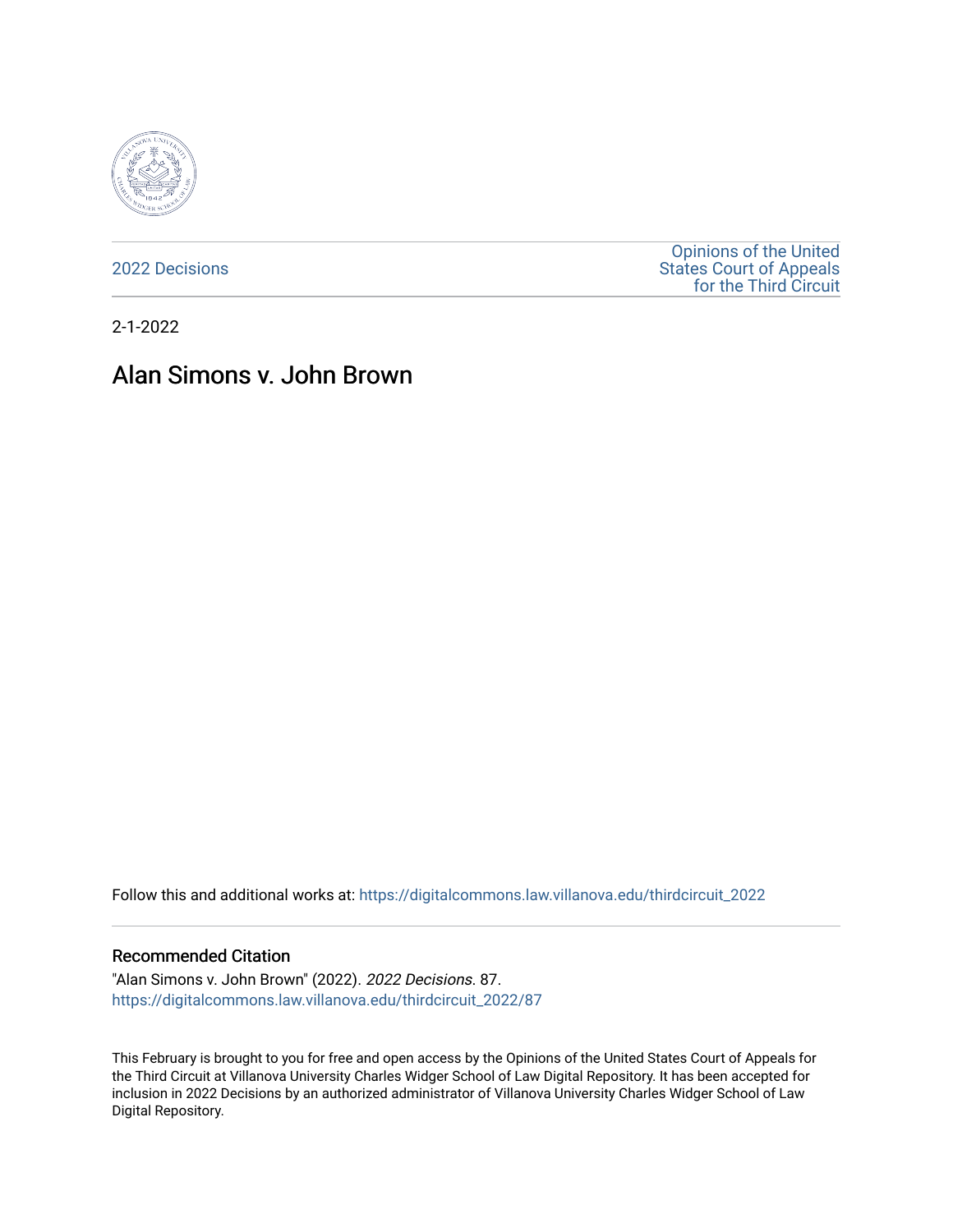## **NOT PRECEDENTIAL**

## UNITED STATES COURT OF APPEALS FOR THE THIRD CIRCUIT

 $\frac{1}{2}$ 

No. 20-1814  $\frac{1}{2}$ 

## ALAN SIMONS, Appellant

v.

# JOHN BROWN; LORRAINE BROWN  $\overline{\phantom{a}}$

On Appeal from the United States District Court for the Eastern District of Pennsylvania (D.C. No. 2:19-cv-05074) District Judge: Hon. Gerald A. McHugh

Submitted Under Third Circuit L.A.R. 34.1(a) January 24, 2022

 $\frac{1}{2}$ 

Before: HARDIMAN, SHWARTZ, and FUENTES, *Circuit Judges*.

(Filed: February 1, 2022)

 $\overline{\phantom{a}}$ 

OPINION\*  $\frac{1}{2}$ 

<sup>\*</sup> This disposition is not an opinion of the full Court and pursuant to I.O.P. 5.7 does not constitute binding precedent.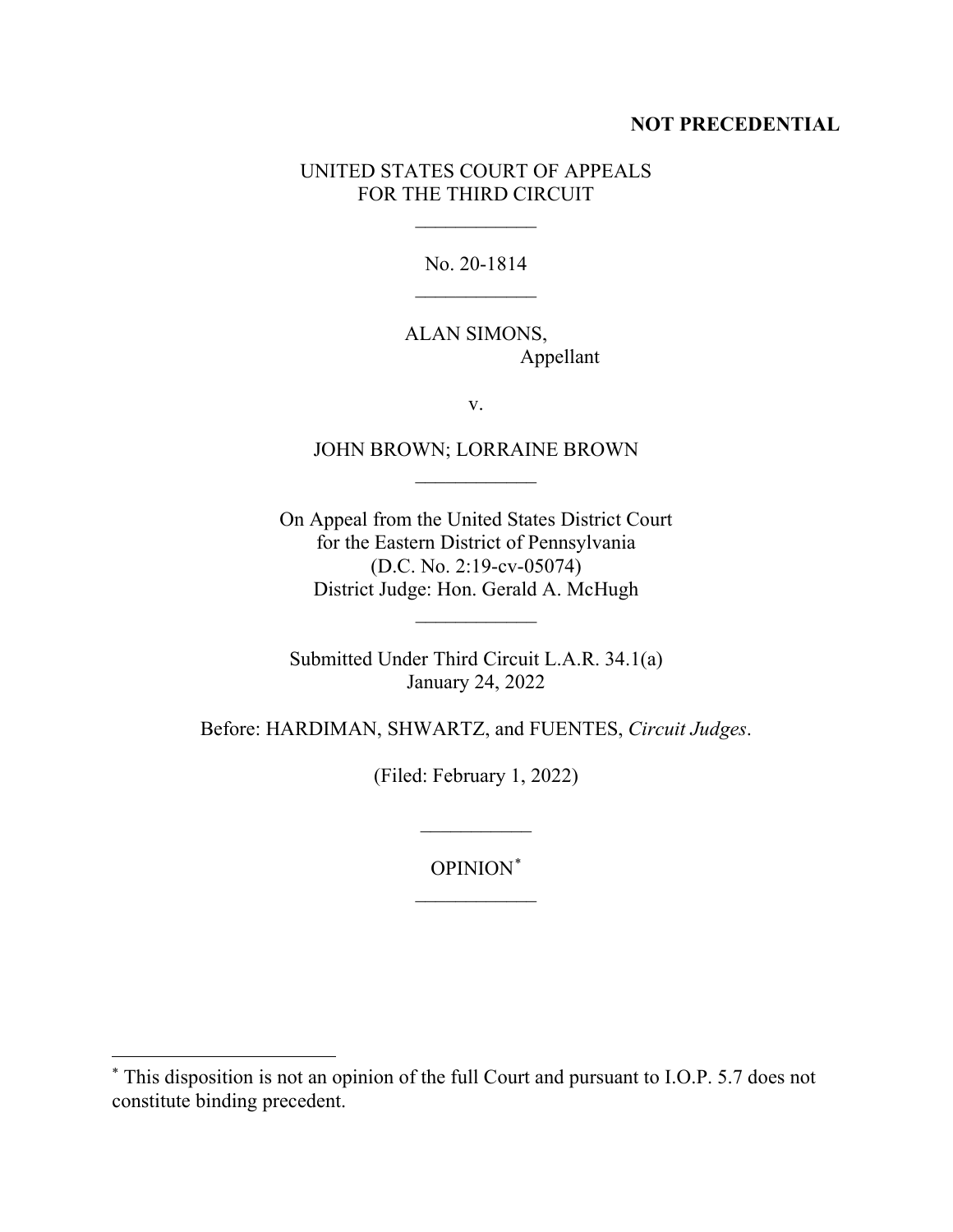#### HARDIMAN, *Circuit Judge*.

This is an appeal from a District Court order confirming an arbitration award and denying a petition to vacate. We will affirm, essentially for the reasons stated by the District Court in its thorough and persuasive opinion.

 $I<sup>1</sup>$ 

At issue is a business dispute regarding RDS Vending LLC. Appellant Alan Simons owned RDS until January 2007, when he sold half the company to Appellee John Brown through multiple agreements. Two of these Simons-Brown Agreements—the "Buy-Sell Agreement" and the "Put-Call Agreement"—restrict Simons's and Brown's ability to alienate their interests in RDS. The Buy-Sell Agreement provides:

Neither of the Stockholders shall, at any time during the term of this Agreement, give, sell, assign, transfer, encumber, or otherwise dispose of all or any part of his Stock unless and until he shall (i) dispose of all of his Stock under the Put and Call, (ii) obtain the written consent of the other Stockholder or (iii) comply in full with the requirements of this Agreement.

App. 175. The Put-Call Agreement similarly provides that "[b]oth Simons and [Brown] agree not to pledge, mortgage, or in any manner encumber or allow liens to be attached against the Option Interests (in the case of Simons) or [Brown]'s 50% Membership Interests." App. 250.

Tom Hutchison was also party to the Simons-Brown Agreements. RDS hired Hutchison and was grooming him "to manage the business after Simons was bought out

<sup>&</sup>lt;sup>1</sup> Brown moved for summary judgment in the arbitration, so the Arbitrator was required to evaluate the facts in the light most favorable Simons. *Hugh v. Butler Cnty. Family YMCA*, 418 F.3d 265, 267 (3d Cir. 2005). We likewise recite the facts in the light most favorable to Simons.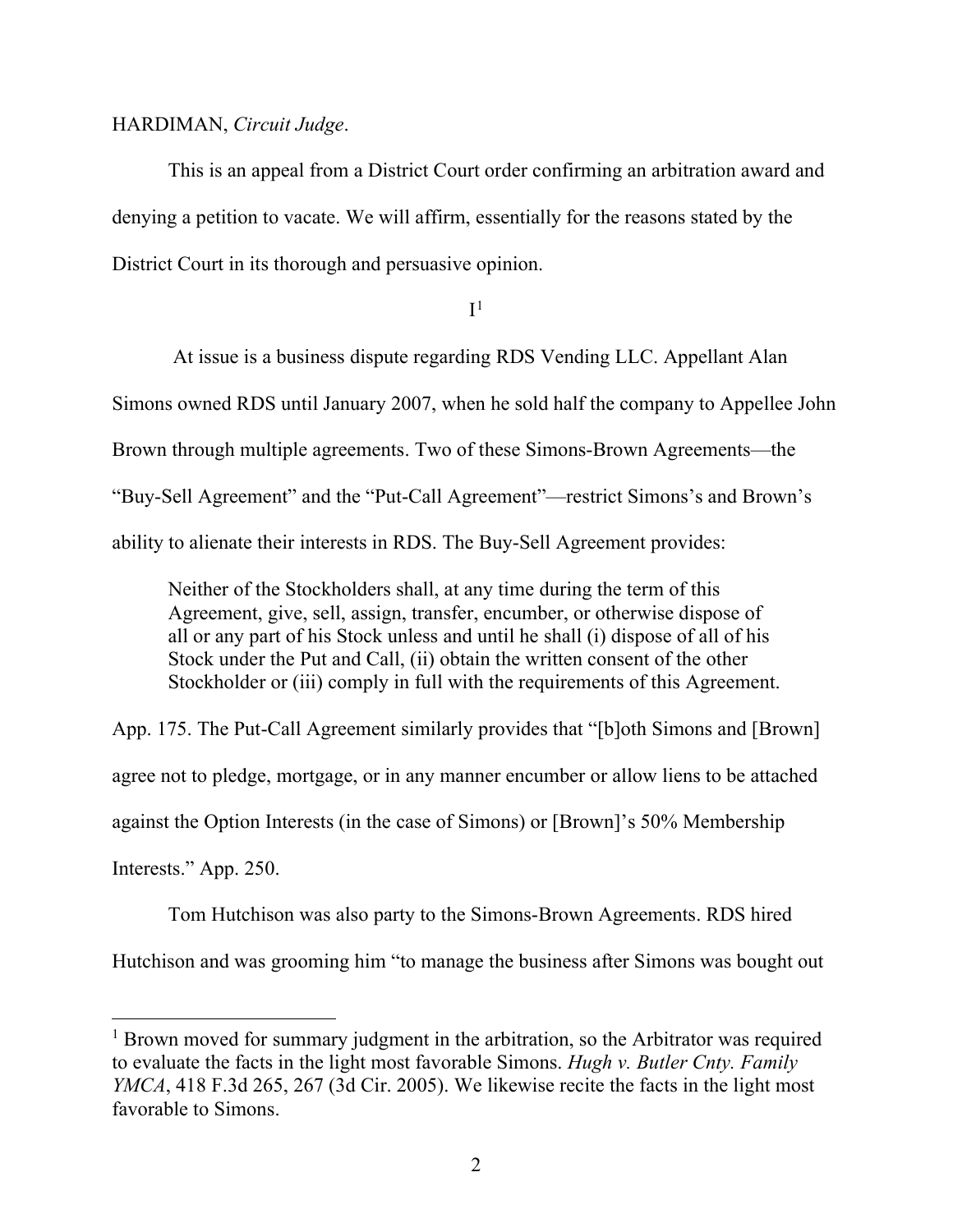by Brown or after Simons'[s] death." App. 965. Between December 2006 and February 2019, unbeknownst to Simons, Brown and Hutchison entered into side contracts with each other. Prior to December 8, 2006, Brown purported to sell 4% of his interest in RDS to Hutchison for \$100,000 under "General Agreement No. 1." This first agreement was drafted without an attorney. Weeks later, however, an attorney drafted "General Agreement No. 2," which Brown and Hutchison executed on January 2, 2007. This second agreement superseded General Agreement No. 1, giving Hutchison the right to obtain 4% of Brown's interest in RDS for \$100,000, but "only upon the earlier of Brown's buy-out of Alan Simons, under the agreements entered into between them, or upon Mr. Simons'[s] earlier written consent." App. 228. Almost two years later, Brown and Hutchison altered their arrangement through a "General Agreement Modification," which gave Hutchison the right to purchase more of Brown's interest in RDS and entitled Hutchison to a portion of each profit distribution from RDS. General Agreement No. 2 and the Modification remained in force until February 2019, when Brown and Hutchison signed an "Agreement and Mutual Release" terminating Hutchison's rights under the Modification in exchange for lucrative severance benefits and distributions, in addition to other consideration.

In 2017, before the Mutual Release was signed, Simons received an offer from Cross Keys Capital "to find a buyer for RDS at a price that would pay Simons significantly more for his 50% ownership of RDS than he would receive from Brown pursuant to the call formula in the [Simons-Brown] Agreements." App. 966. Cross Keys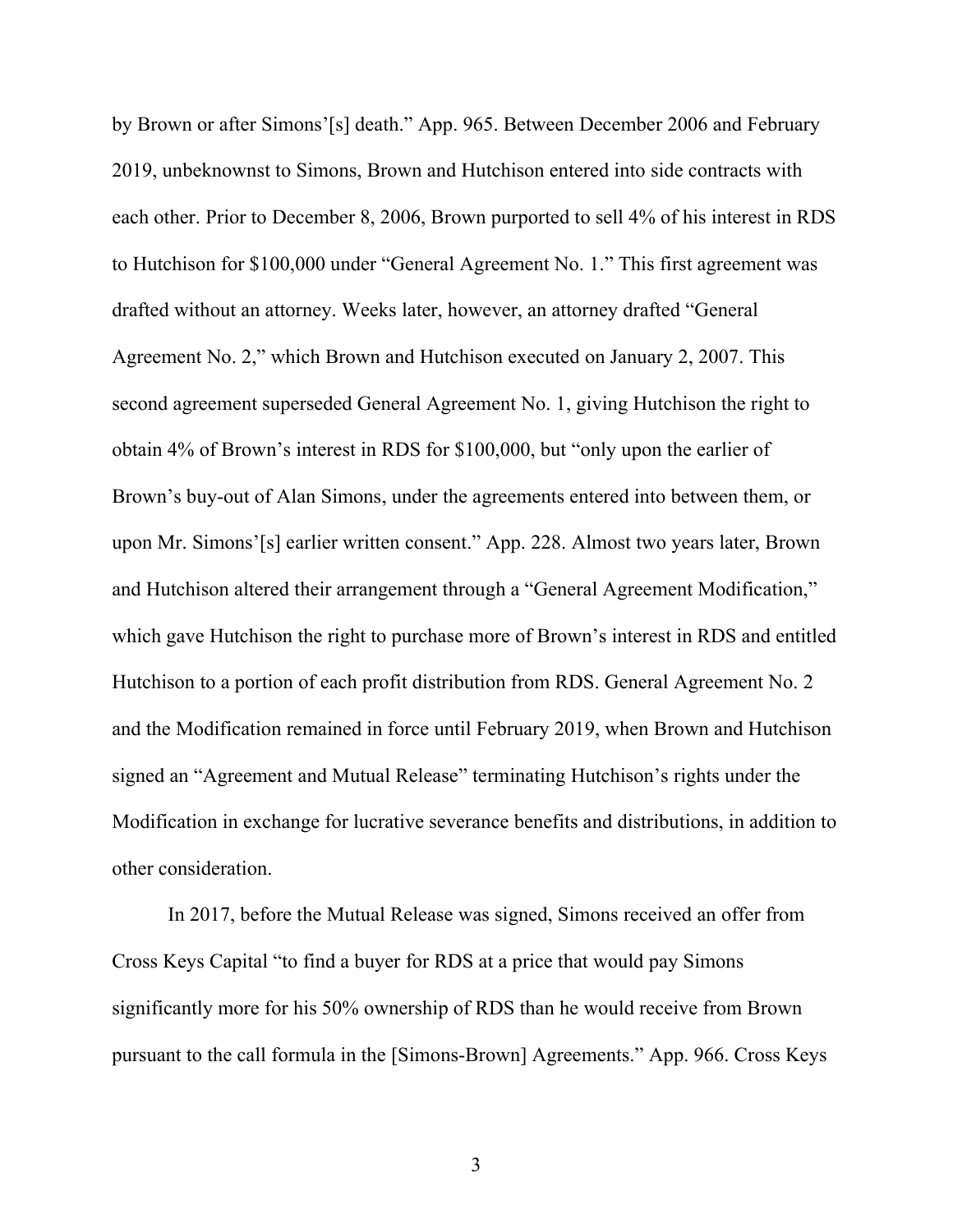found a buyer willing to pay \$26 million; but the Simons-Brown Agreements required both partners to agree, and Brown rejected the offer.<sup>2</sup>

In February 2019, Simons learned about the Brown-Hutchison Agreements and the Mutual Release. Citing an arbitration clause in the original Buy-Sell Agreement, Simons filed a Demand for Arbitration with the American Arbitration Association (AAA) in March 2019 against John Brown and his wife, Lorraine Brown (who was party to one of the Simons-Brown Agreements). Simons sought a declaratory judgment that Brown materially breached the Simons-Brown Agreements by entering into the side agreements with Hutchison, thus relieving Simons of his contractual obligations. The AAA appointed Judy Weintraub as the arbitrator, without objection from Simons.

After engaging in extensive discovery, Brown filed a motion for summary judgment, which Simons opposed. Weintraub held oral argument on Brown's motion in October 2019 and issued a draft order five days later that gave both parties one week to "advise whether there is anything material that [she] failed to consider or if anything is unclear." App. 939. Simons raised numerous objections to Weintraub's proposed findings in a twelve-page "Memorandum of Errors in the Draft Order." App. 950. Weintraub issued her final order three days later, granting summary judgment and "hold[ing] that Brown did not materially breach the [Simons-Brown Agreements]." App. 975. While

<sup>&</sup>lt;sup>2</sup> The Arbitrator accepted Simons's "allegation that Brown authorized [him] to seek a sale of RDS through Cross Keys, and that Brown rejected the \$26 million [] offer because of his desire to receive an extra \$4 million to pay off Hutchison, which amount was not forthcoming." App. 967.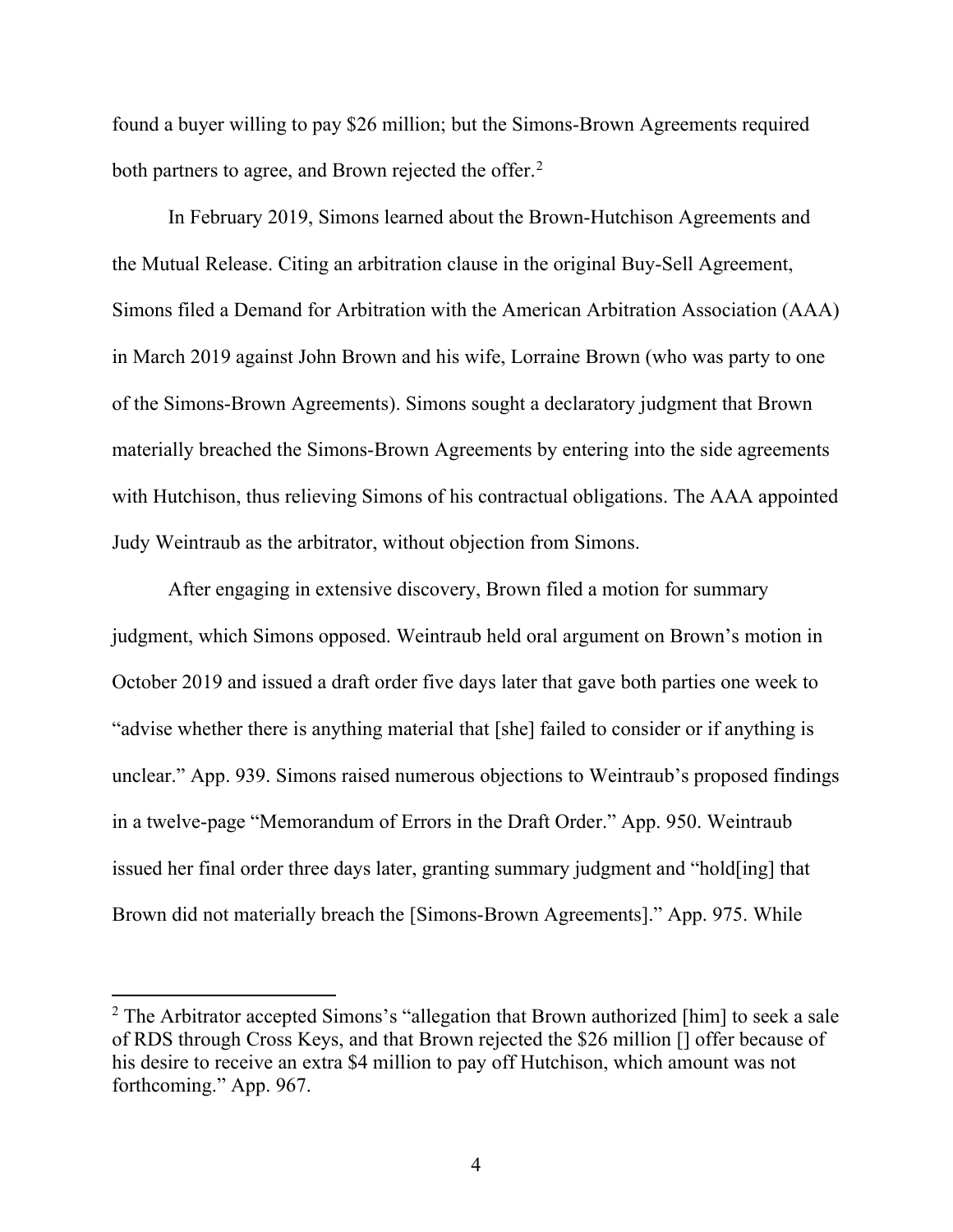reiterating the undisputed findings of fact, her thirteen-page order considered and directly addressed every objection Simons made in his Memorandum of Errors. As relevant to this appeal, she expressly rejected Simons's proffered "extrinsic evidence" as unnecessary to interpret the Brown-Hutchison Agreements' "clear, unambiguous language," concluding that Brown had not sold or encumbered his interest in violation of the Simons-Brown Agreements. App. 972.

Simons filed a petition to vacate the arbitration order and arbitration award. The Browns opposed Simons's request and cross-moved for confirmation of the award. The District Court denied Simons's petition and granted the Browns' cross-motion. *Simons v. Brown*, 444 F. Supp. 3d 642, 657 (E.D. Pa. 2020). In its thorough opinion, the District Court noted that Simons failed to "establish[] the presence of any procedural irregularities resulting in fundamental unfairness;" and that, "[e]ven if he made such a showing, Simons waived objection [to procedural issues] . . . by failing to raise them during the arbitration proceedings, particularly in a case where the arbitrator provided the parties with a preview of her decision." *Id.* at 653–54. Further, the District Court concluded that Weintraub did not exceed her powers in applying the summary judgment standard, nor did she manifestly disregard the law.<sup>3</sup> This timely appeal followed.

<sup>&</sup>lt;sup>3</sup> Brown contends there is no longer a justiciable controversy because Simons served an allegedly "irrevocable Put Notice, the effect of which is that Simons must sell and Brown must buy Simons'[s] 50% share in RDS by no later than March 17, 2021." Brown Br. 7. As a result, Brown argues "the sole relief that Simons sought in the underlying arbitration and in the District Court—namely, to avoid having to sell [] his half of RDS to Brown is moot." *Id.* We disagree. If Simons prevails on his claims here and in a new arbitration, Brown's alleged material breach could vitiate any duties or obligations under the Simons-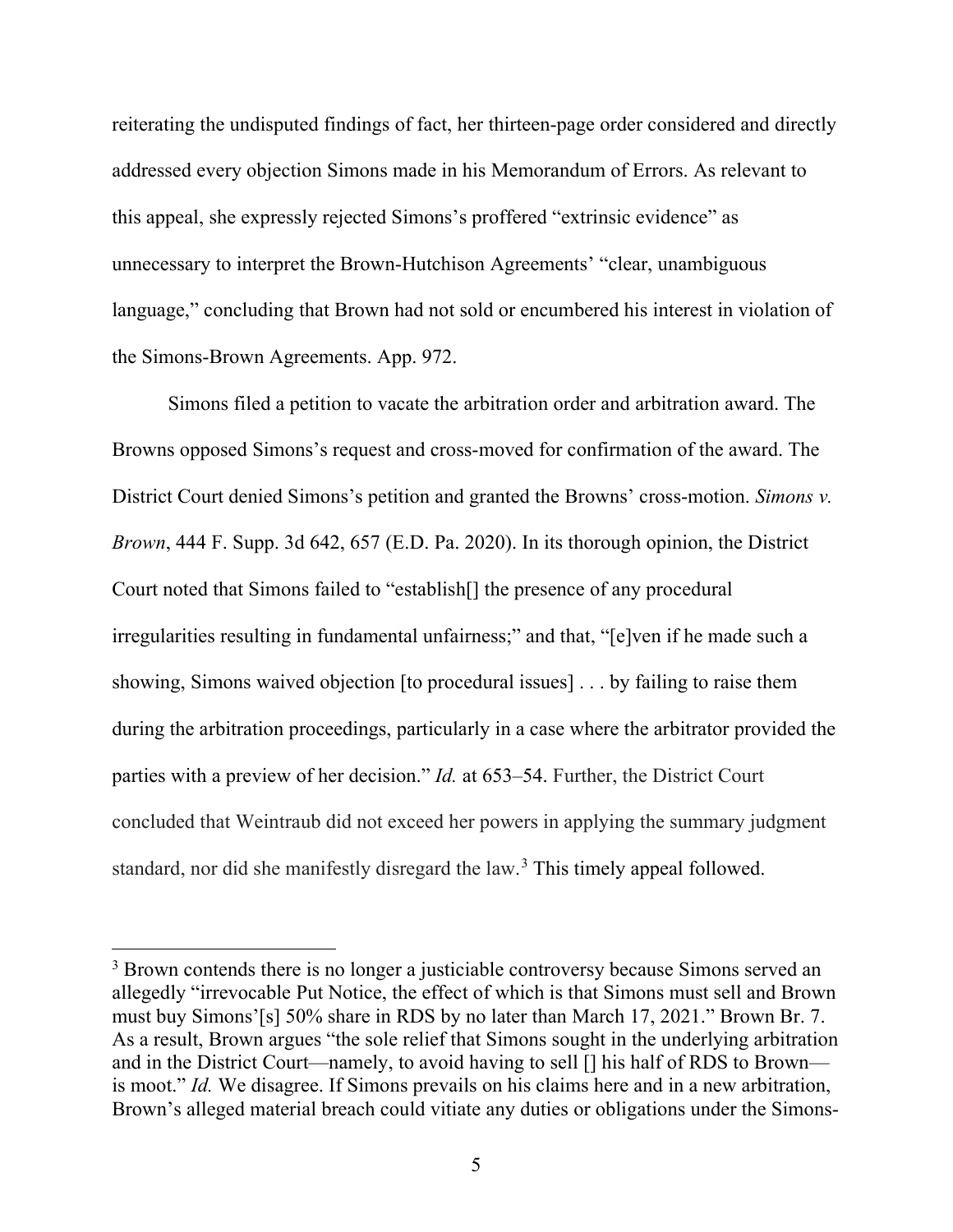The District Court exercised diversity jurisdiction pursuant to 28 U.S.C. § 1332; we have jurisdiction under 28 U.S.C. § 1291 and 9 U.S.C. § 16(a) ("An appeal may be taken from an order . . . confirming or denying confirmation of an award." (cleaned up)). "On appeal from a district court's ruling on a motion to confirm or vacate an arbitration award, we review its legal conclusions de novo and its factual findings for clear error." *Sutter v. Oxford Health Plans LLC*, 675 F.3d 215, 219 (3d Cir. 2012) (citing *First Options of Chi., Inc. v. Kaplan*, 514 U.S. 938, 947–48 (1995)), *aff'd* 569 U.S. 564 (2013). Given "strong federal policy in favor of commercial arbitration, we begin with the presumption that the award is enforceable." *Id.* (citing *Moses H. Cone Mem'l Hosp. v. Mercury Const. Corp.*, 460 U.S. 1, 24–25 (1983)).

The Federal Arbitration Act enumerates four narrow grounds for vacating an award, two of which Simons presses in this appeal, *see* 9 U.S.C. § 10(a)(3)–(4). We "enforce the bargains implicit in [arbitration] agreements by enforcing arbitration awards absent a reason to doubt the authority or integrity of the arbitral forum." *Sutter*, 675 F.3d at 219 (citing *Hall St. Assocs., L.L.C. v. Mattel, Inc.*, 552 U.S. 576, 586 (2008)).

### III

Simons first argues that the District Court erred in declining to vacate the arbitration award under 9 U.S.C. § 10(a)(3), given Weintraub's alleged refusal to consider evidence "[m]aterial and [p]ertinent" to interpreting the Brown-Hutchison

Brown Agreements, including the put-call arrangement which gives effect to his recent Put Notice. So this case is not moot.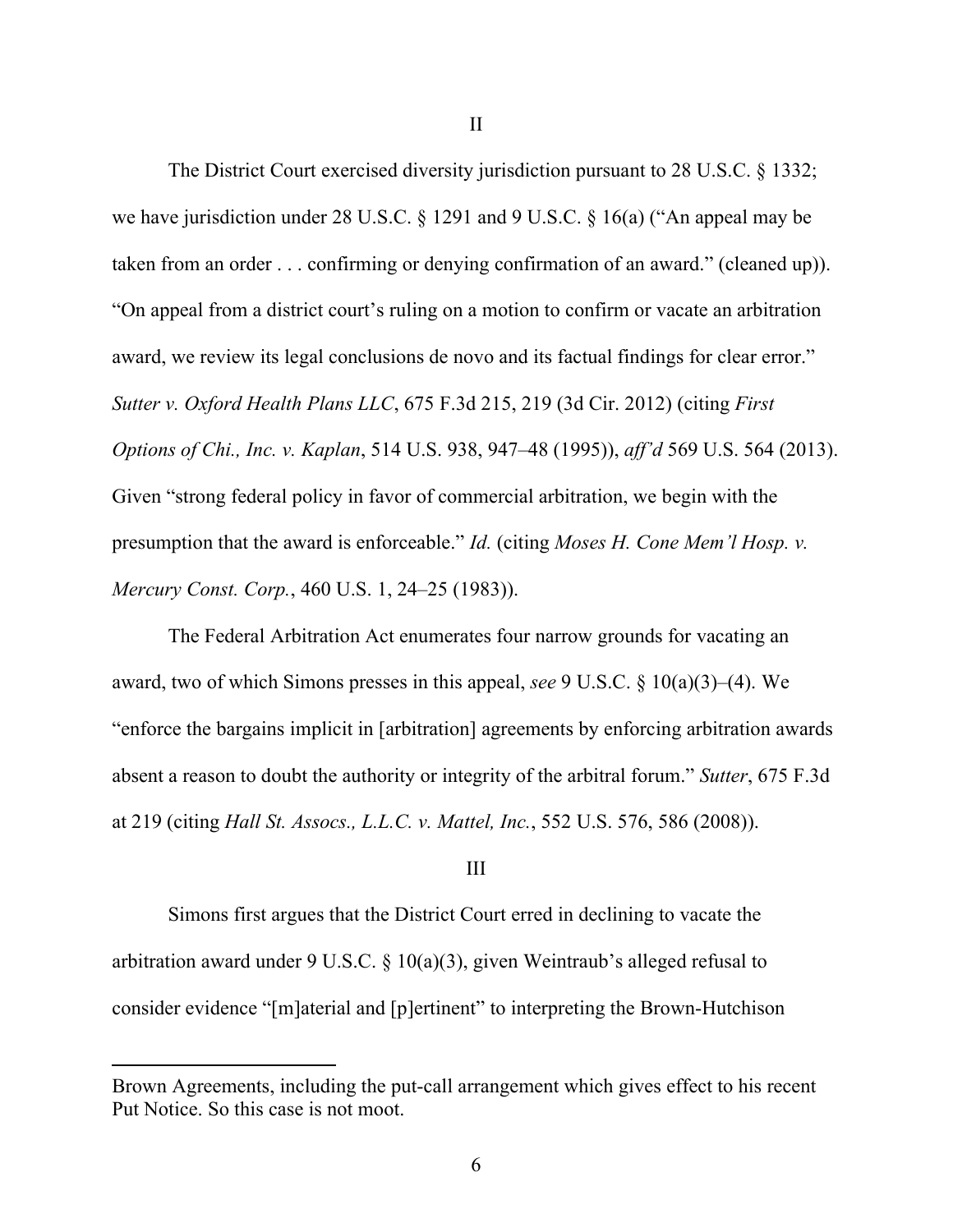Agreements. Simons Br. 29; *see* 9 U.S.C. § 10(a)(3) (permitting a court to vacate an award "where the arbitrators were guilty of misconduct in . . . refusing to hear evidence pertinent and material to the controversy"). We disagree.

Under  $\S 10(a)(3)$ , an award can be vacated only if the arbitrator's error in excluding evidence was "in bad faith or so gross as to amount to affirmative misconduct." *United Paperworkers Int'l Union v. Misco, Inc.*, 484 U.S. 29, 40 (1987). The arbitrator's error must be "not simply an error of law, but [one] which so affects the rights of a party that it may be said that he was deprived of a fair hearing." *Whitehead v. Pullman Grp., LLC*, 811 F.3d 116, 120 (3d Cir. 2016) (citation omitted); *see also Sutter*, 675 F.3d at 219 ("We do not entertain claims that an arbitrator has made factual or legal errors.").

The record here does not reflect such an error. The District Court correctly determined that "Weintraub had an ample basis to find, as a matter of law, that the Brown-Hutchison Agreements were unambiguous, with the result being that she did not require any extrinsic evidence to interpret them." *Simons*, 444 F. Supp. 3d at 651. Pennsylvania contract law, which governed the agreements, did not require Weintraub to examine all extrinsic evidence Simons proffered because the text was unambiguous. *Duquesne Light Co. v. Westinghouse Elec. Corp.*, 66 F.3d 604, 613 (3d Cir. 1995) ("Only where the writing is ambiguous may the factfinder examine all the relevant extrinsic evidence to determine the parties' mutual intent." (citation omitted)). "[A] contract is not rendered ambiguous by the mere fact that the parties do not agree on the proper construction," *id.* at 614 (citation omitted); rather, "[a] contract is ambiguous if it is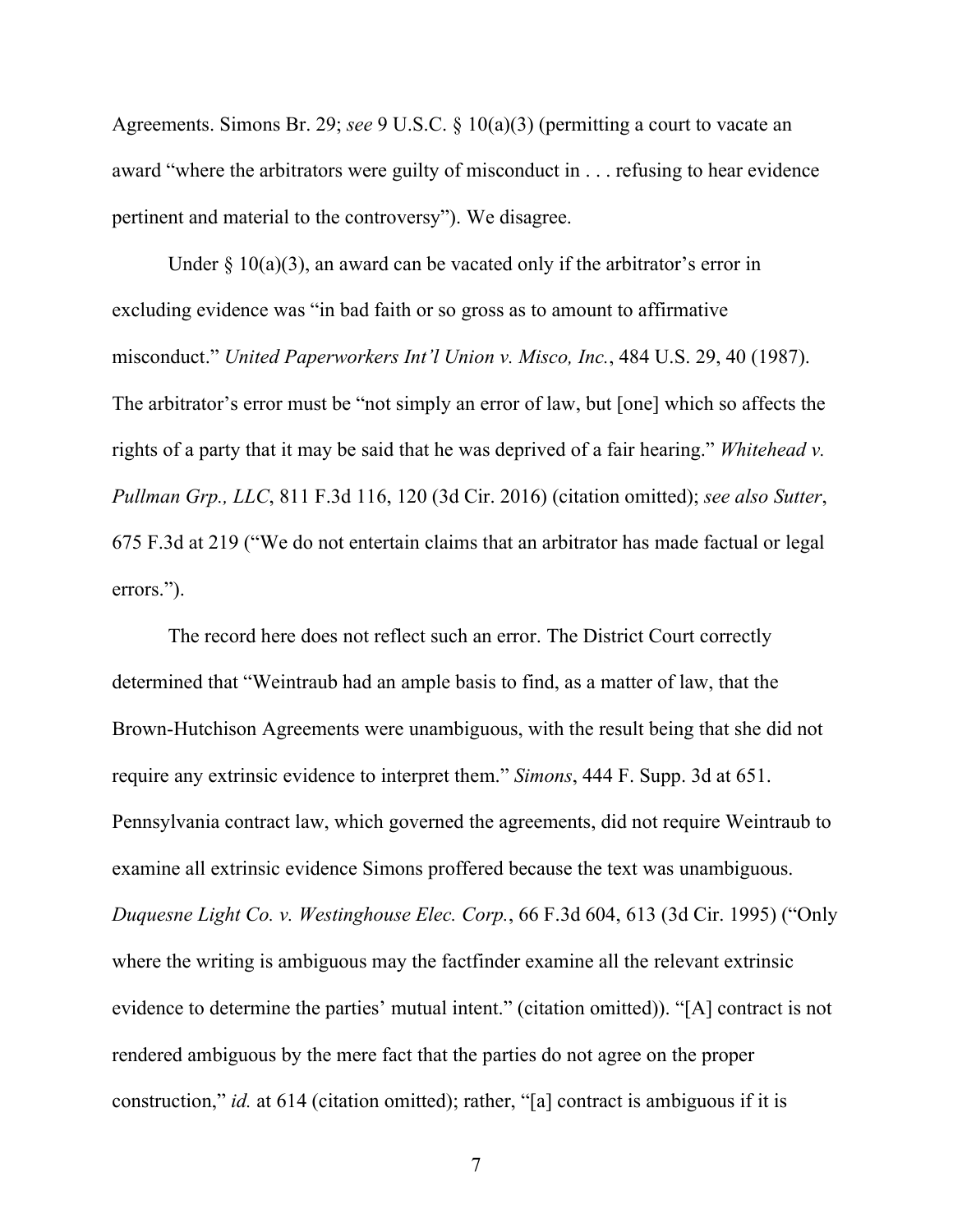*reasonably* susceptible of different constructions and capable of being understood in more than one sense." *Ins. Adjustment Bureau, Inc. v. Allstate Ins. Co.*, 905 A.2d 462, 468–69 (Pa. 2006) (emphasis added). The "reasonably" qualifier is important: there is no ambiguity if one of the two proffered meanings is unreasonable. *See Murphy v. Duquesne Univ. of the Holy Ghost*, 777 A.2d 418, 430 (Pa. 2001) ("[C]ontractual terms are ambiguous if they are subject to more than one reasonable interpretation when applied to a particular set of facts."). Simons argues that General Agreement No. 2 had contradictory provisions. He claims one paragraph referred to a condition without which the sale would not proceed while another referenced "Hutchison's interest," which Simons suggests means a sale occurred notwithstanding the condition. App. 228–29. But as the District Court rightly noted, "Weintraub did not find that the two paragraphs of General Agreement No. 2 conflicted with each other when read naturally; rather, she found that Simons's preferred reading of one paragraph would cause it to conflict with the other if she adopted it." *Simons*, 444 F. Supp. 3d at 652 (emphasis deleted). Because Weintraub concluded that only one proffered reading was reasonable, she correctly refrained from examining extrinsic evidence or witness testimony. *See Duquesne Light*, 66 F.3d at 613. So the District Court's refusal to vacate under  $\S 10(a)(3)$  was not error.

Second, Simons claims the District Court should have vacated the arbitration award under 9 U.S.C. § 10(a)(4), given Weintraub's "manifest disregard" for the summary judgment standard in her arbitration and decision. Simons Br. 43–44; *see* 9 U.S.C.  $\S$  10(a)(4) (permitting a court to set aside arbitration awards "where the arbitrators exceeded their powers, or so imperfectly executed them that a mutual, final, and definite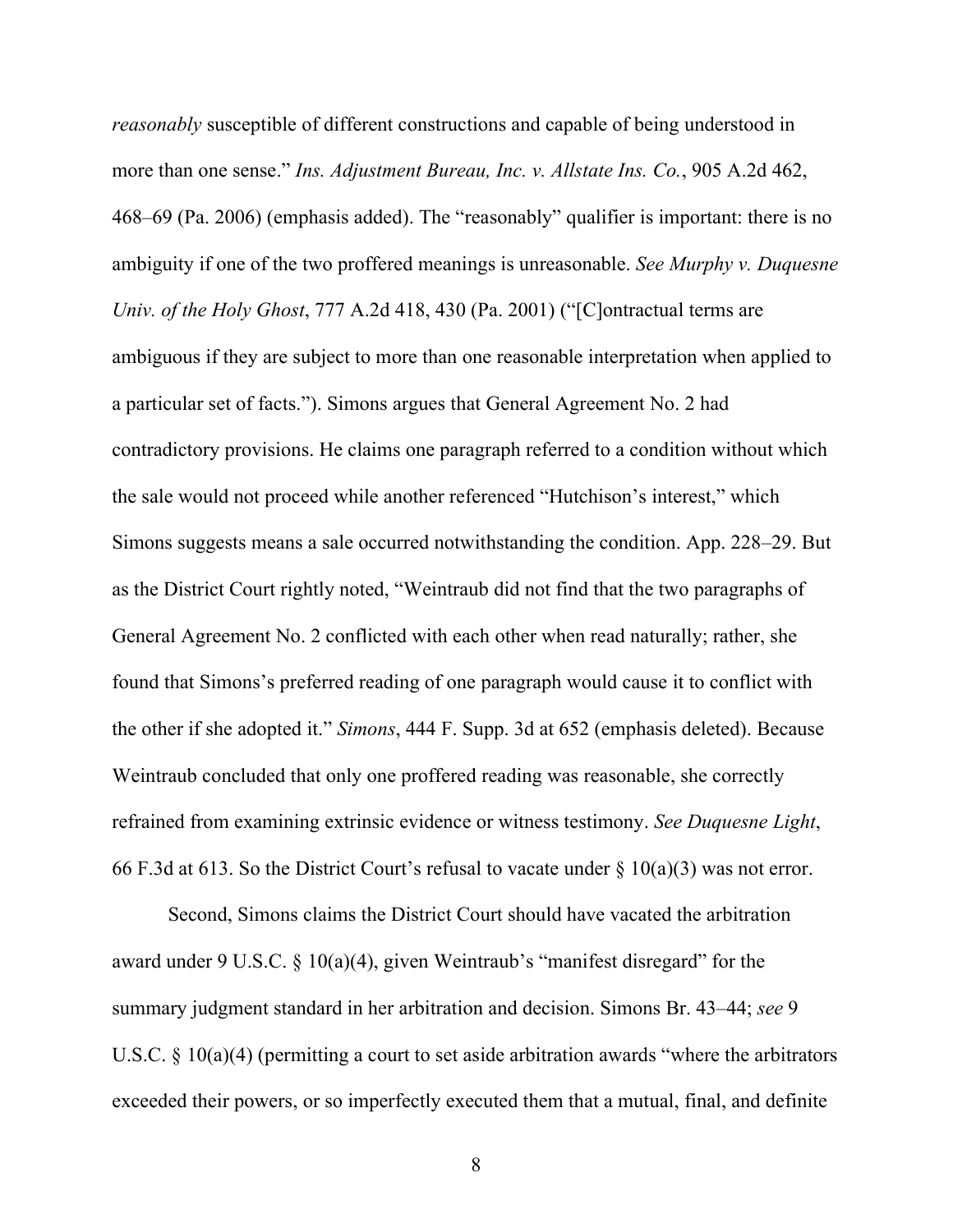award upon the subject matter submitted was not made"). "A party seeking relief under  $\lceil \S 10(a)(4) \rceil$  bears a heavy burden. 'It is not enough . . . to show that the [arbitrator] committed an error—or even a serious error.'" *Oxford Health Plans LLC v. Sutter*, 569 U.S. 564, 569 (2013) (quoting *Stolt-Nielsen S.A. v. AnimalFeeds Int'l Corp.*, 559 U.S. 662, 671 (2010)). The court's "sole question . . . is whether the arbitrator (even arguably) interpreted the parties' contract, not whether [she] got its meaning right or wrong." *Id.* This is a difficult standard to meet, and Simons's claim falls short.

As an initial matter, Simons presents no basis for concluding that Weintraub "exceeded [her] powers" by using the summary judgment standard. *See* 9 U.S.C. § 10(a)(4). Simons's own Demand for Arbitration framed the dispute as appropriate for summary adjudication: a "simple" case involving a "clear and material breach of the agreements between the parties." App. 806. And since Simons cites no Pennsylvania law prohibiting summary judgement to resolve this kind of dispute, we cannot say that Weintraub exceeded her power.

Nor did Weintraub manifestly disregard the summary judgment standard. She cited the summary judgment standard verbatim from Simons's response to Brown's initial motion, and she structured her decision to mirror the arguments in Simons's brief. "The manifest disregard standard requires more than legal error. Rather, the arbitrator['s] decision must fly in the face of clearly established legal precedent, such as where an arbitrator appreciates the existence of a clearly governing legal principle but decides to